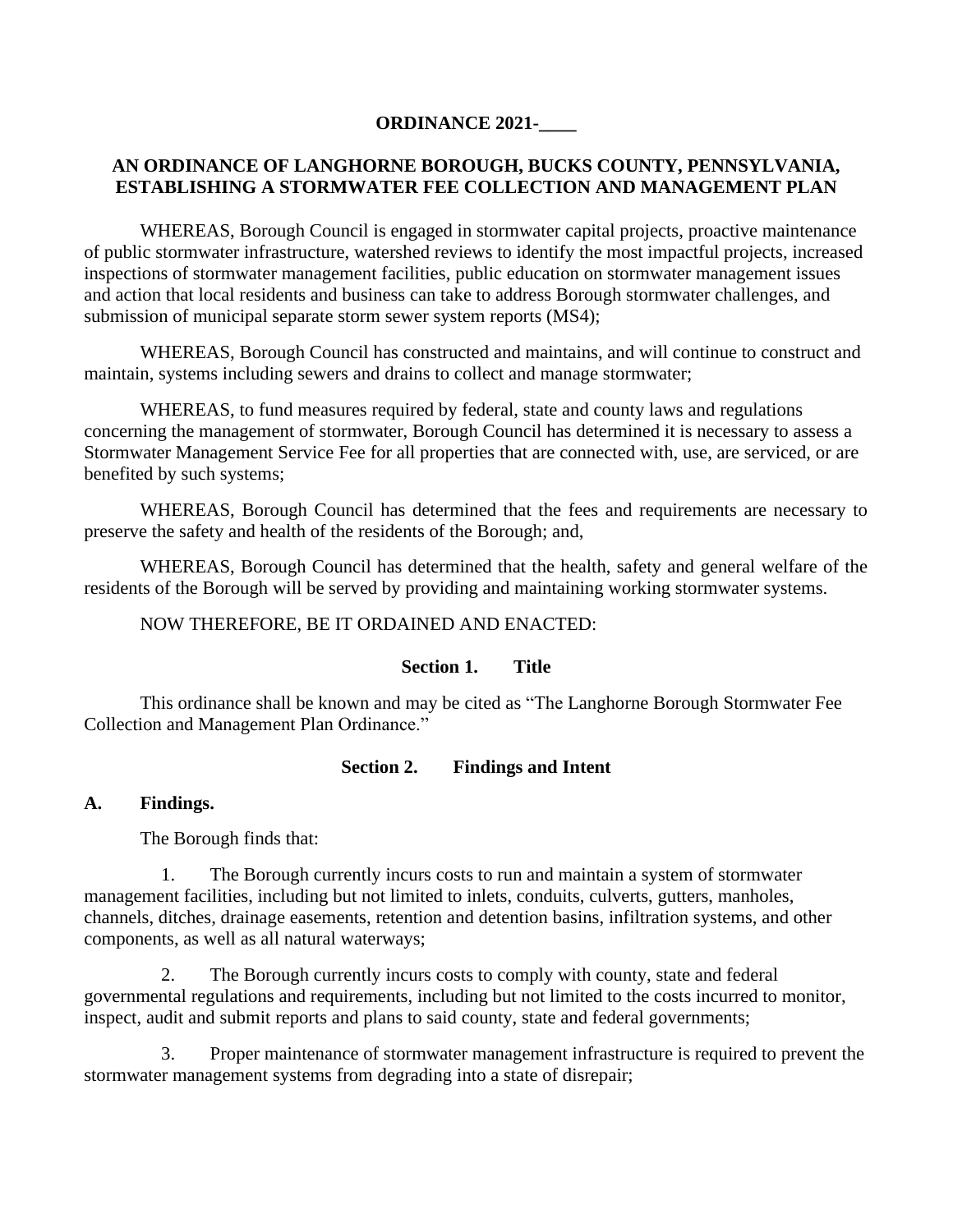4. The nature of stormwater is that any system to control stormwater must be designed for, and funds must be expended to, control peak flow, total potential runoff volume, and pollution in the stormwater;

5. These factors relate to, and are driven by, impervious surface; once property is developed, peak flow, runoff volume, and pollution often increase;

6. Impervious surface is a primary indicator of the generation of stormwater and usage of the Borough stormwater drainage system;

7. Peak flow occurs most often during periods of intense rainfall and/or when the ground is saturated (can accept no more water) or is arid (concrete like surface resulting from overly dry conditions);

8. Because of the effect of weather on stormwater absorption (e.g. extended dry or wet periods of time), developed and undeveloped property cannot always accept all stormwater flow and will therefore, generate stormwater runoff:

9. In a developed, urban environment, such as the Borough, each developed property generates runoff and therefore uses or is in some fashion connected with, serviced by, or benefited by the Borough stormwater drainage system, which normally functions by collecting stormwater from properties and/or by deterring stormwater from entering other properties or waterways;

10. Inadequate management of accelerated stormwater runoff throughout a watershed may increase flood flows and velocities, may contribute to erosion and sedimentation, overtax the carrying capacity of existing streams and storm sewers, increase the cost of public facilities to convey and manage stormwater, undermine floodplain management and flood reduction efforts, reduce groundwater recharge, and adversely impact public health, welfare, and safety;

11. Inadequate planning and management of stormwater runoff in a watershed may harm surface water resources by changing the natural hydrologic patterns, accelerating stream flows (which increase scour and erosion of stream beds and stream banks thereby elevating sedimentation), destroying aquatic habitat, and elevating aquatic pollutant concentrations and loadings such as sediments, nutrients, heavy metals, and pathogens;

12. Water resources can be impacted through loss of groundwater recharge where stormwater, an important water resource which provides groundwater recharge for water supplies and base flow of streams, is not available thereby potentially affecting surface water quality;

13. Water quality can be degraded due to channel erosion and the discharge of nutrients, oils, metals, grease, toxins, and other substances into and through the stormwater system;

14. Stormwater flow can become heavily polluted after extended dry periods when waterflow carries sediment, yard waste, animal waste, pollutants, oil, and grease into the stormwater system;

15. The public health, safety, and welfare can be adversely affected by poor water quality and flooding as a result of inadequate management of both the quality and quantity of stormwater;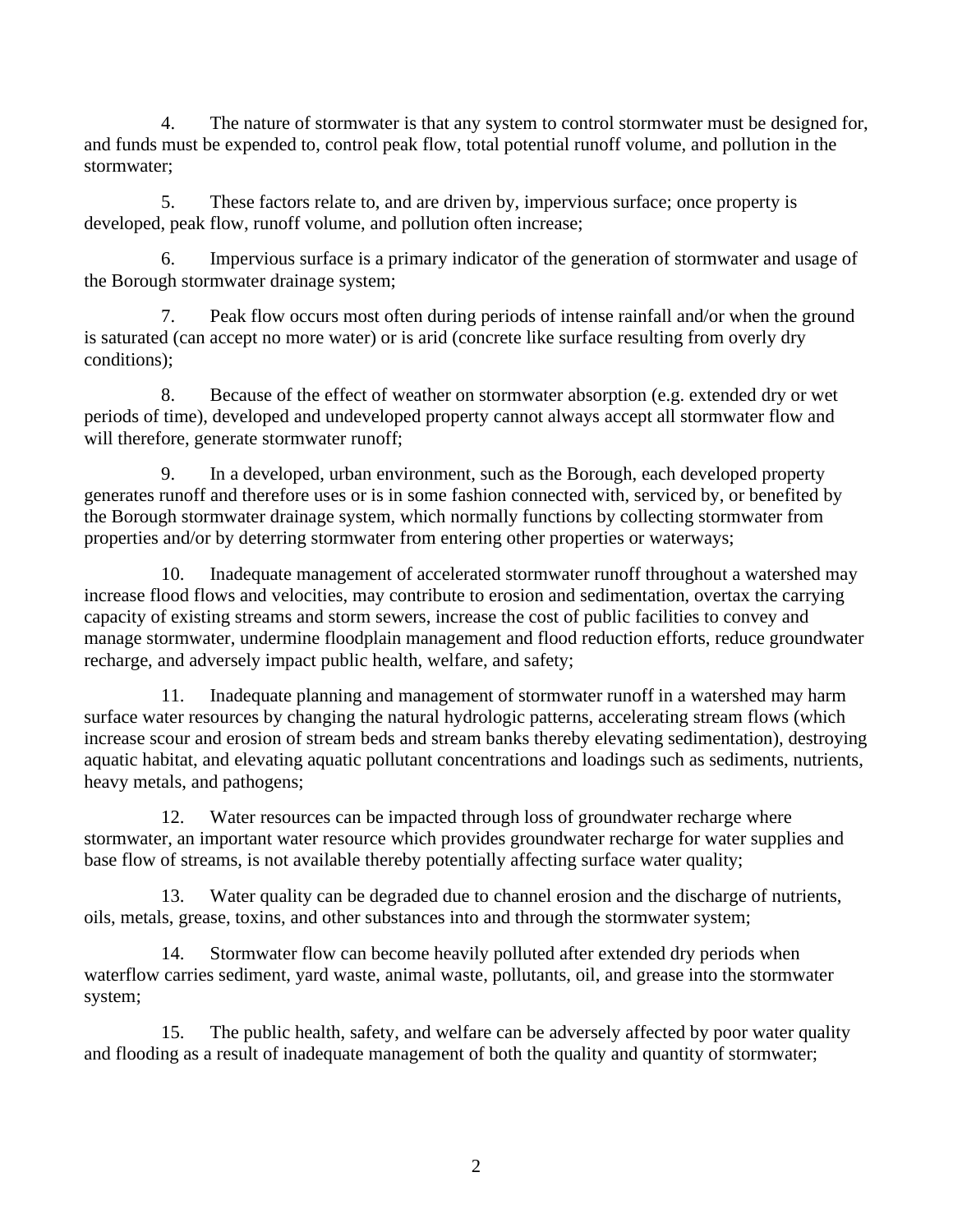16. The Borough is exposed to the possibility of litigation if stormwater systems fall into a state of disrepair or when potential floods risk injury to individuals, damage to property or impede the movement of emergency vehicles; and,

17. The effects of stormwater runoff can be minimized by using project designs that maintain the natural hydrologic regime and sustain high water quality, effective groundwater recharge, consistent stream base flow, and ecologically sound aquatic eco-systems.

The Borough further finds that:

1. The requirements of the United States Environmental Protection Agency demand a comprehensive approach to municipal stormwater management and the Borough wishes to take a proactive approach to these requirements;

2. The *Pennsylvania Stormwater Best Management Practices Manual* serves to provide guidance, options and tools to municipalities and strongly encourages stormwater management practices that both prevent and mitigate runoff;

3. Federal and state regulations (including those found at 40 CFR Part 122) require the Borough to implement a program of stormwater controls and to obtain a permit for stormwater discharges under the National Pollutant Discharge Elimination Systems (NPDES);

4. Assessing responsibility for stormwater management and planning for stormwater management should be improved so the necessary and true costs of stormwater management can be reflected in Borough budgets and expenditures;

5. Every parcel of real property, both public and private, either uses or benefits from the maintenance of the stormwater management system;

6. Current and anticipated growth in the Borough will contribute to and increase the need for improvement and maintenance of the stormwater management system;

7. The extent of use of the stormwater management system by each property is generally dependent on factors that influence runoff, including land use, intensity of development, topography, prior land use and the amount of impervious surface on the property;

8. The Borough desires to establish fair and equitable user charges to assure that each property, each property user and each recipient of services in the Borough pays its proportionate share of the costs of operation, maintenance, repair, administration, replacement, and improvement of all stormwater services and systems provided or paid for by the Borough;

9. Increased management of stormwater drainage system will protect the public health, safety and welfare and will provide revenue to meet county, state and federal stormwater management regulations; and,

10. A comprehensive program of stormwater management is fundamental to the public health, safety, welfare, and necessary to protect the residents of the Borough, their resources, and the environment from the impact of flooding, erosion, and pollution.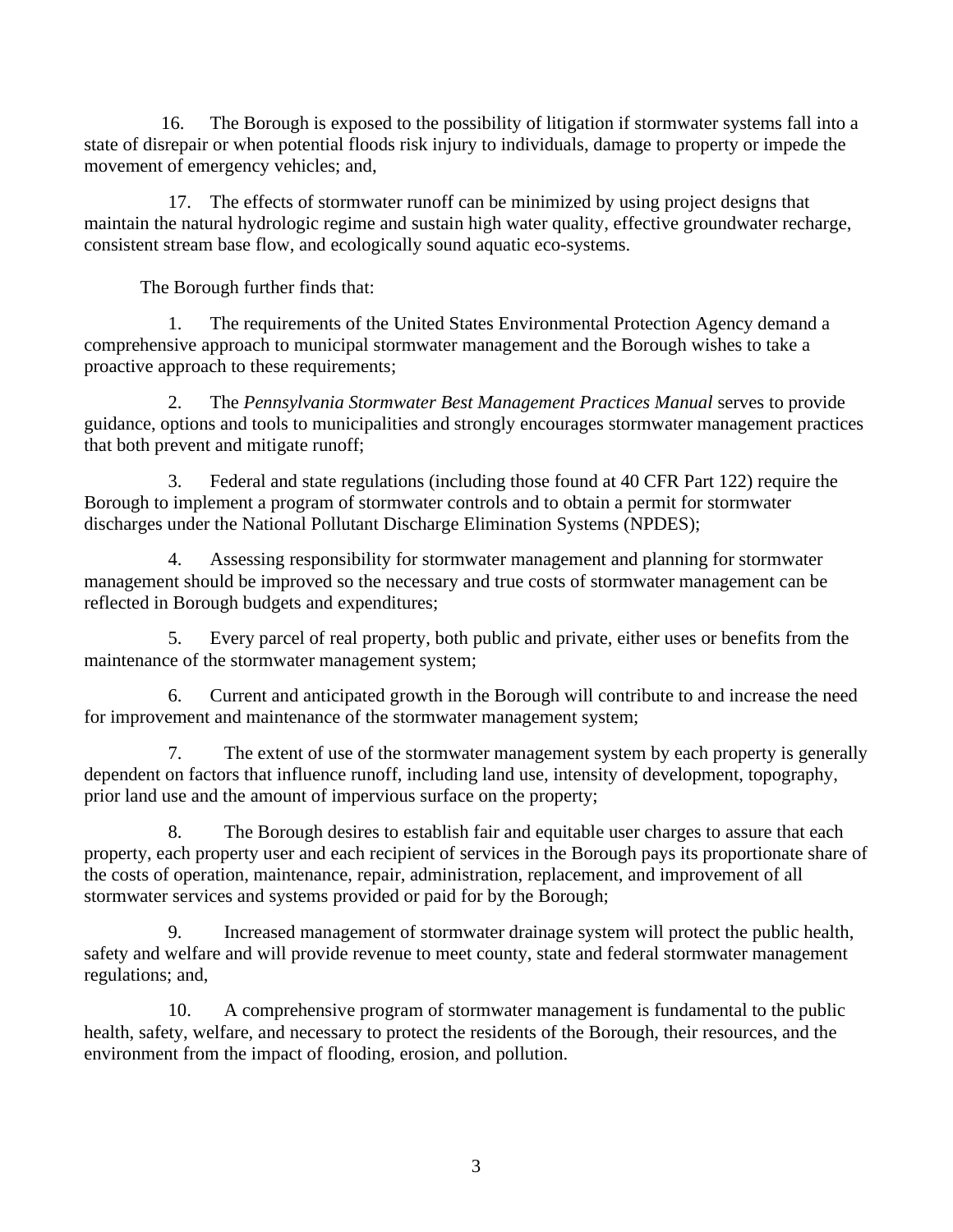## **B. Intent.**

Therefore, with the passage of this Ordinance, it is the intent of the Borough to promote public health, safety, and welfare by:

1. Creating stormwater management fees to manage the stormwater management system;

2. Consolidating responsibility for stormwater management activities in the Borough;

3. Undertaking regular maintenance and increased inspections of all stormwater management facilities, both public and private;

4. Financing stormwater management adequately through the imposition of Stormwater Management Service Fees on all properties and users benefited by the stormwater management system;

5. Proactively reviewing public stormwater infrastructure to identify effective, economical and impactful improvement projects;

6. Providing public education on stormwater management issues and action that local residents and business can take to address Borough stormwater challenges;

7. Setting charges such that the fees paid by each property and user reflect the classification of use and bears a substantial relationship to the cost of maintaining and improving the stormwater management system; and,

8. To encourage property owners to improve their own stormwater management.

# **Section 3. Definitions**

A. Words and terms used in this Ordinance, and not given specific definition, shall be defined as set forth in applicable statutes of the Commonwealth of Pennsylvania, County regulations or Borough ordinances, if any, and shall otherwise be given their ordinary and common meaning.

B. For purposes of this Ordinance, the following words and terms shall be defined as set forth below:

Accelerated Stormwater Runoff – occurs when less precipitation is infiltrated into the soil and groundwater or evaporated, either directly into the air or through vegetation, there is an increase in the volume and rate, or acceleration, of stormwater runoff.

Commercial Unit (Non-Residential) – means any room or group of rooms located in a building and forming a single, definable unit for non-residential purposes. For example and not to limit interpretation, a building having separately named business, office or store units would be charged for each unit. A commercial unit may occur in a structure which also has residential units. Paying rent for a residential unit to a commercial entity does not change the unit from its residential classification.

Developed Property – means real property which has been developed in some way, altering it from its natural conditions.

Developed Vacant Property – means real property which has been developed in some way, altering it from its natural conditions, but not requiring there to be structures on the property.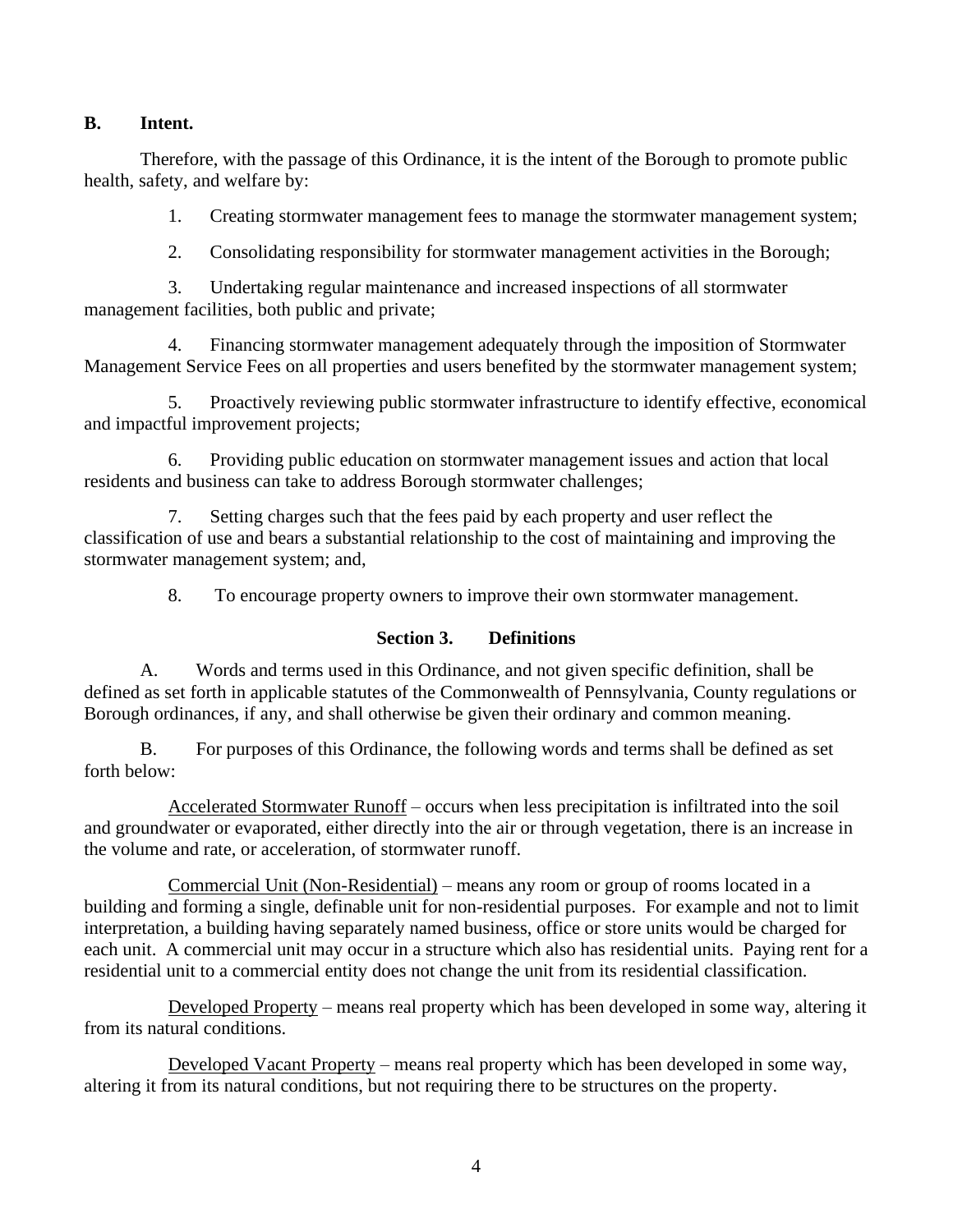Dwelling Unit (Residential) – means any room or group of rooms located in a building which forms a single, habitable unit with facilities for living, sleeping, cooking, personal hygiene, and eating, by one or more persons, with provisions for water, sanitation, temperature and electrical services.

Impervious Surface – means hard surface areas which prevent or retard the entry of water into the soil, which cause water to run off the surface in greater quantities or at an increased rate of flow than preexisted prior development, including, without limitation, rooves, asphalt, concrete, pavers, vehicular or parking areas, driveways, private streets, walkways, patio areas, storage areas, or other surfaces which similarly affect the natural infiltration or runoff patterns existing prior to development.

Owner – means any person, firm, corporation, individual, partnership, company, association, society or group owning real property within the Borough.

Property – means each lot, parcel, building or portion thereof.

Real Property – means all real estate, as designated by a Tax Map Parcel Number.

Stormwater – includes runoff water from all precipitation events, snowmelt, and springs.

Stormwater Management Service Rates –means a fee authorized by this Ordinance, as set forth in a resolution adopted or amended by Borough Council, established to pay for administration, operation and maintenance, costs of capital improvements, enforcement and collection actions, media and educational projects and any debt service associated with the stormwater management system.

Residential Rate – means the fee, approved by resolution of Borough Council, assessed on one tax map parcel based on its residential principal structure, whether owner occupied, non-owner occupied or operated by a non-profit organization, located in the R-1 and R-2 Zoning Districts.

Non-Residential Rate – means the fee, approved by resolution, assessed on one tax map parcel based on its non-residential principal structure located in the R-1 and R-2 Zoning Districts or on any tax map parcel in the PS, C and C-1 Zoning Districts.

Industrial Rate – means the fee, approved by resolution, assessed on one tax map parcel based on its industrial use principal structure (a unit engaged in manufacturing or mass production of items) or on any tax map parcel in the I Zoning District.

Open Space Rate – means the fee, approved by resolution, assessed on one acre of land dedicated to open space or recreational use.

Additional Residential Rate – means the fee, approved by resolution, as the additional fee assessed on each residential unit in any principal or accessory structure in any zoning district.

Additional Non-Residential Rate – means the fee, approved by resolution, as the additional fee assessed on each commercial, professional, retail, service or any other commercial (nonresidential) use unit in any principal or accessory structure in any zoning district.

Maximum Rate - means the total fee that may be accessed against one tax map parcel.

Stormwater Management Fund (SMF) – means a fund, established by this Ordinance, to be used for purposes of the stormwater management system. All revenues received by the Borough from stormwater management service fees shall be deposited into the SMF.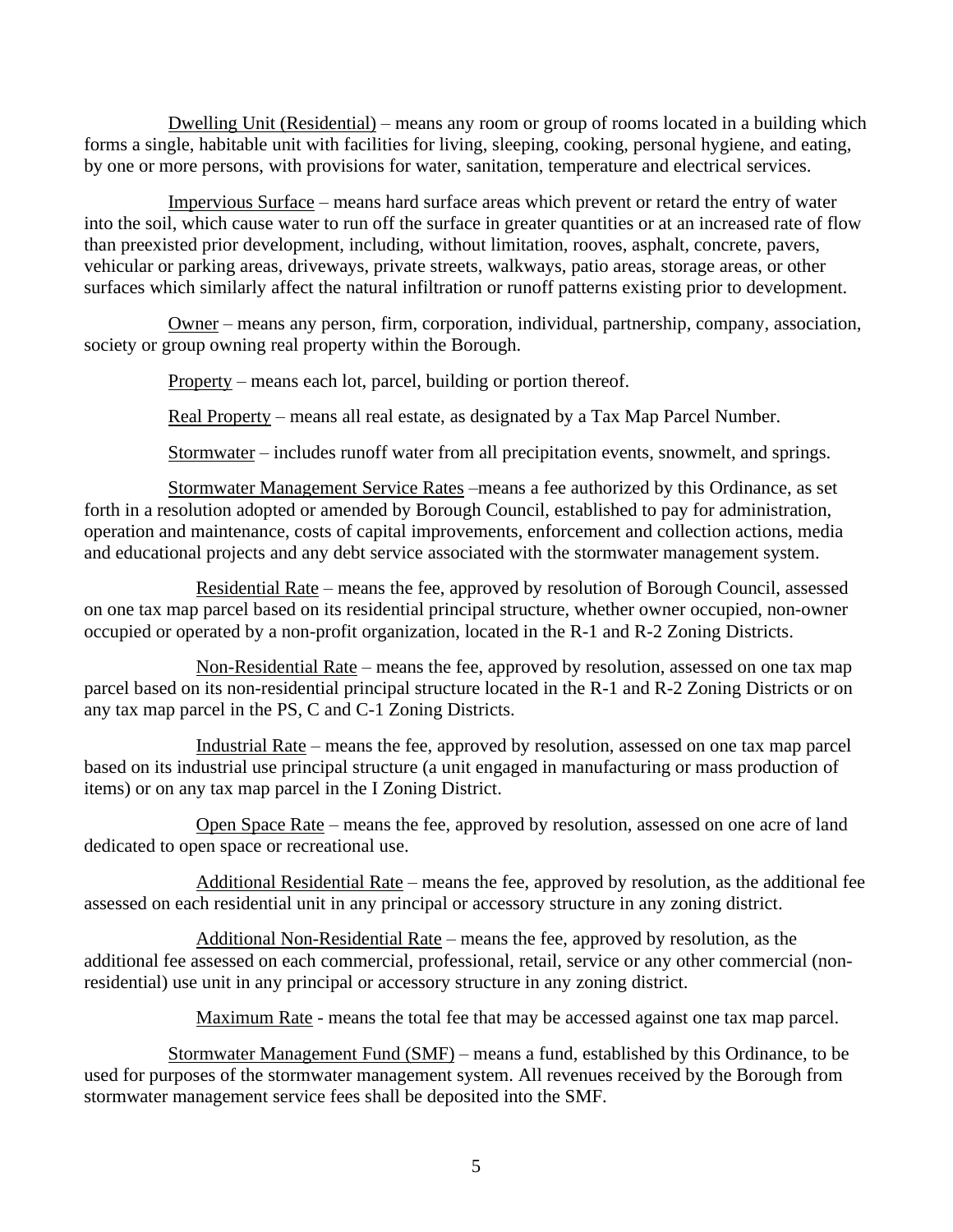Stormwater Management System – means the system or network of stormwater management facilities, including but not limited to inlets, conduits, manholes, channels, ditches, drainage easements, retention and detention basins, infiltration facilities, and other components.

Stormwater Mitigation System – includes but is not limited to reducing impervious cover; minimizing soil disturbances; providing multiple runoff storage measures; using detention, retention and infiltration practices; rainwater harvesting or green roof systems; and, practicing storm drain cleaning.

Undeveloped Property – means real property that has not been altered from its natural condition or has not disturbed or altered topography or soils to retard the entry of water into the soil.

User - any person, firm, corporation, partnership, company, association, society or group using, benefiting from or being served by the Borough Stormwater Management System.

## **Section 4. Administration of the Stormwater Management System**

Borough Council shall have responsibility for implementing the Stormwater Management System, including but not limited to, long-range planning, plan implementation, capital improvements, stormwater facility maintenance, and Stormwater Management Service Fee determination, billing and enforcement. Such responsibility may be delegated to those professionals, agencies and staff within the Borough administration or employed by the Borough best equipped to undertake a particular task.

# **Section 5. Master Stormwater Management Plan**

Borough Council shall prepare, maintain and update a Master Stormwater Management Plan to establish goals for the Stormwater Management System, to identify and inventory existing stormwater facilities, to create maps as necessary to show the location of facilities and systems, to identify alternate actions the Borough can undertake to achieve water quality goals, to determine the costs of future actions and alternate actions, and to be the basis for determining future actions, including but not limited to, Borough capital improvements and maintenance activities. Private and Public Projects or facilities that are proposed should clearly be linked to improvements in water quality or flooding situations and shall reflect State requirements and preferences for on-site controls of stormwater runoff.

## **Section 6. Stormwater Management Service Fees**

## **A. Creation and Purpose of Stormwater Management Service Fees.**

Borough Council shall establish, and shall hereby impose, upon each and every property and each and every user that is connected to, ties into, uses, or is benefited by the Borough's Stormwater Management System, either directly or indirectly, an annual Stormwater Management Service Fee to finance the stormwater management activities identified in the Master Stormwater Management Plan and at a minimum shall be identified as administration, operations, maintenance, and capital improvements. The rate structure shall be fair and equitable, easy to administer, and generate sufficient revenue to fund stormwater management activities.

Stormwater Management Service Fees shall apply to all properties and users that use, are served, or benefit by the Borough's Stormwater Management System, as of the effective date of this Ordinance, and shall be effective to all other properties and users that use, are served or benefitted by the Stormwater Management System subsequent to the effective date of this Ordinance.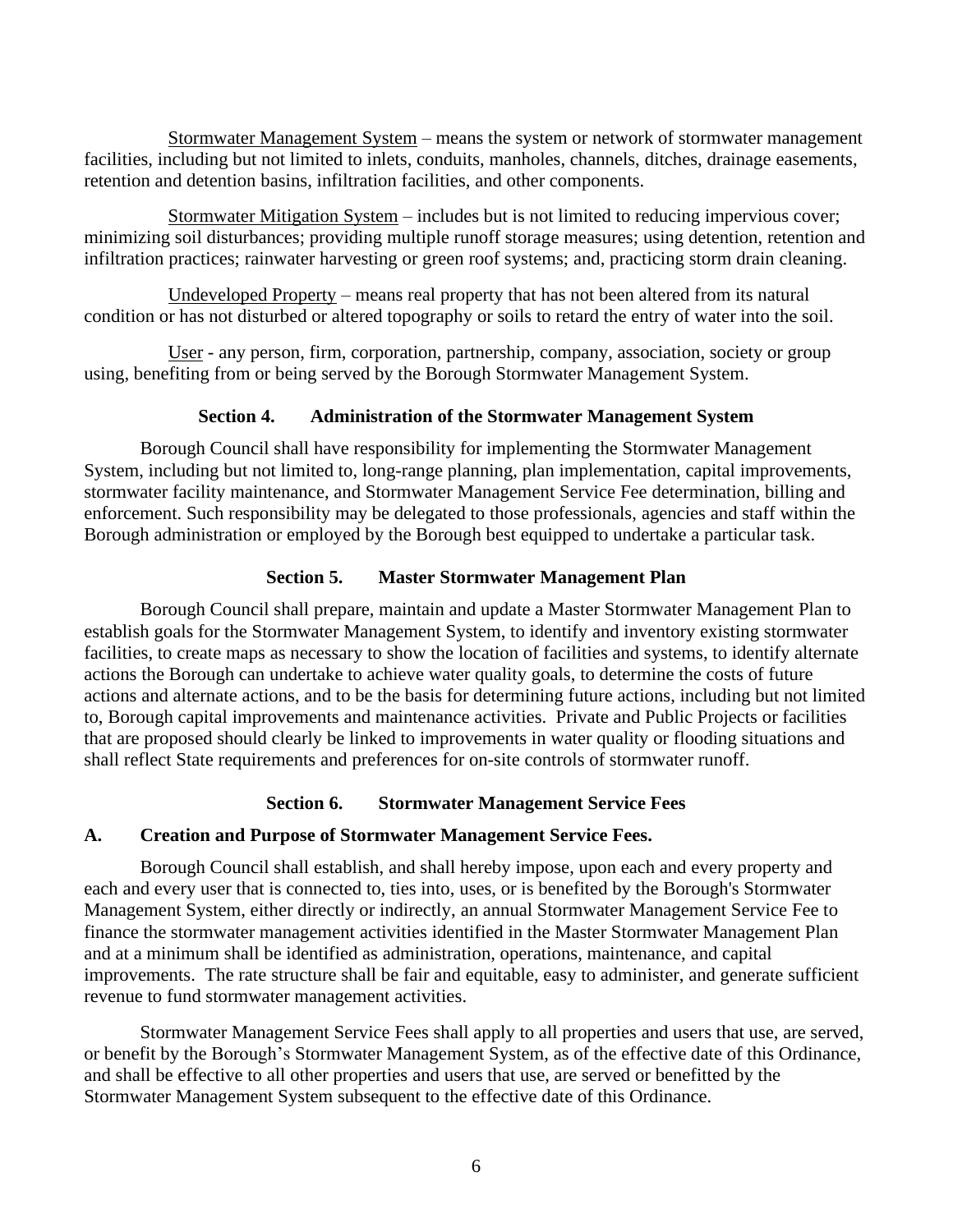If it is determined that rate adjustments are needed to achieve the goals of the Master Stormwater Management Plan, Stormwater Management Service Fees may be adjusted periodically to cover all such costs. Updates of the Master Stormwater Management Plan shall include estimates of the amount of rate adjustments that would result from implementing the Master Stormwater Management Plan.

The primary uses of Stormwater Management Service Fees include, but are not limited to: planning; acquisition of interests in land (easements); design and construction of facilities; debt service and financing expenses; system monitoring and maintenance; administration, billing and enforcement; water quality management; and, engineering and professional fees and charges necessary to comply with county, state and federal regulations and requirements.

## **B. Calculation of Stormwater Management Service Fees.**

Residential Rate - Borough Council finds that the intensity of development for most parcels of real property zoned residential (R-1 and R-2) with a residential principal structure is similar and that it would be excessively expensive to determine precisely the percentage of impervious area on each parcel; therefore, a tax map parcel within the R-1 and R-2 Zoning Districts with a residential principal structure shall be charged the Residential Rate.

Non-Residential Rate - Borough Council finds that the intensity of development of tax map parcels located in the Commercial, Commercial-1 and Professional Services Zoning Districts and tax map parcels with non-residential principal structures (commercial, professional, retail, service or other non-residential uses) in the R-1 and R-2 Zoning Districts parcels are similar, and that it would be excessively expensive to determine precisely the percentage of impervious area on each tax map parcel; therefore, parcels outside the R-1 and R-2 Zoning Districts and non-residential properties in the R-1 and R-2 Zones shall be charged a Non-Residential Rate.

Additional Residential Rate - Borough Council finds that the intensity of development for each additional residential unit, in a principal or accessory structure, in any zoning district is similar and that it would be excessively expensive to determine precisely the percentage of impervious area associated with each unit; therefore, each additional residential unit shall be charged an additional fee designated the Additional Residential Rate.

Additional Non-Residential Rate - Borough Council finds that the intensity of development for each additional non-residential unit, in a principal or accessory structure, in any zoning district is similar and that it would be excessively expensive to determine precisely the percentage of impervious area associated with each unit; therefore, each additional non-residential unit shall be charged an additional fee designated the Additional Non-Residential Rate.

Developed Vacant Property Rate – Borough Council finds that the intensity of development of tax parcels that do not include buildings, but have been altered from their natural state, are akin to, but generally not as extensive as, the intensity of development of the principal tax parcel. The Developed Property Rate shall be one-half (1/2) the rate charged to the principal tax parcel.

Industrial Rate - Borough Council finds that the intensity of development of properties in the Industrial Zoning District and industrial uses in all other zoning districts are similar, and that it would be excessively expensive to determine precisely the percentage of impervious area associated with the industrial use; therefore, properties located in the I Zoning District and units engaged in industrial uses such as manufacturing and mass production shall be charged the Industrial Rate.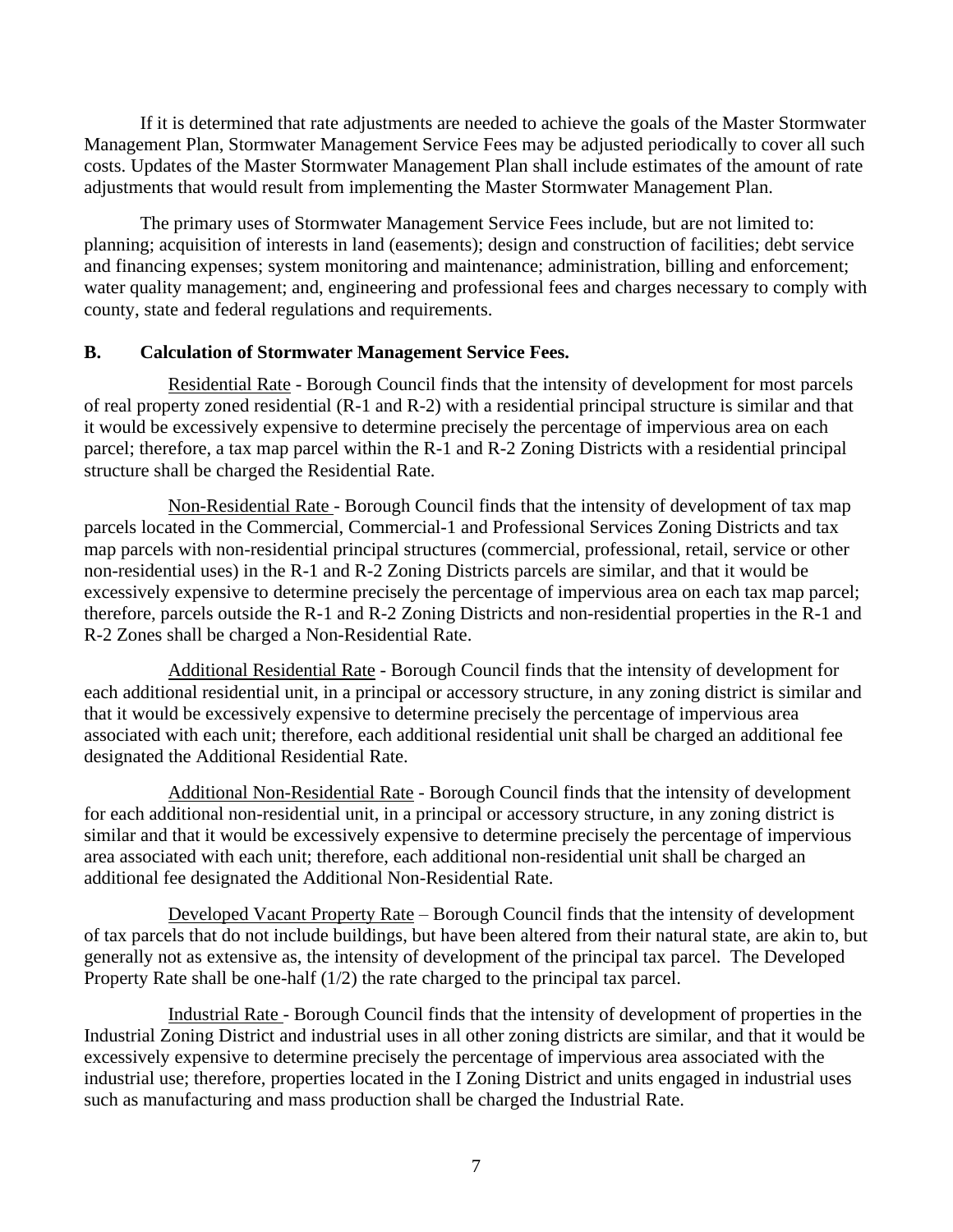Open Space Rate – Borough Council finds that the intensity of development of open, preserved or recreational space is similar, and that it would be excessively expensive to determine precisely the percentage of impervious area on each parcel; therefore, each acre of land in a tax map parcel classified as open, preserved or recreational by the Borough Zoning Ordinance may be exempted or may be charged a reduced rate.

**C. "User" and "Owner" Distinguished.** Reference in this Ordinance to "use", "user", or portion of a property, lot, parcel or building with respect to the assessment of Stormwater Management Service Fees shall not be construed to modify or alter the fact that the fees shall be assessed and imposed upon the property pursuant to 53 P.S. § 7106 et. seq., as amended, and the owner of each property against which Stormwater Management Service Fees are imposed and assessed shall remain liable for payment whether or not such owner occupies the property. Nothing in this Ordinance shall be construed to prohibit or limit an owner's ability to collect by lease or contract sums due by a tenant or other occupier of the owner's property, but such lease or contract shall not bind the Borough or limit in any way Borough's authority to impose, assess, lien and collect Stormwater Management Service Fees.

**D. Charges in the Event of Multiple Uses or Units.** Where multiple owners or occupants are metered individually for utilities, trash, water or sewer, on a single property (for example but not to limit interpretation, rentals, condominiums, shopping center, etc.) or where a use operates as a separate entity or is identified with a different name, each owner, user or occupant shall be charged the applicable rate.

**E. Exemptions from Charges.** Properties exempted from payment of Stormwater Management Service Fees are limited to: (1) public streets, as defined in the Borough Subdivision and Land Development Ordinance; and, (2) any real property owned or managed by the Borough. The Borough, may by resolution, exempt from payment open space properties and development vacant properties.

**F. Charges for Tax-Exempt Properties.** Borough Council finds that properties owned by public and tax-exempt entities contribute to runoff and the stormwater management problem and therefore. properties owned by government, public, educational or tax-exempt entities are to be charged as if they were private residential or non-residential properties.

**G. Assessment of Fees.** The Stormwater Management Service Fee shall be billed on a regular periodic basis, not less regularly than annually nor more regularly than quarterly. Effective January 1<sup>st</sup> of each year, Borough Council shall by resolution set the yearly rates, determine the periodic billing basis and set forth any Section 6 exemptions or reductions.

**H. Late Payment Penalty; interest paid on unpaid user fees.** The face amount of the Stormwater Management Service Fee shall be payable within 30 days of bill distribution, with a penalty of 10% assessed on the 31st day. On the first day of each subsequent month in which the bill remains unpaid, an interest charge of .5% per month shall be assessed. All unpaid user fees shall be a lien against the property and the Borough Solicitor shall file such lien as directed by Borough Council. Any collection, legal and filing fees, as authorized by Borough Ordinance shall be borne by the property owner or user.

**I. Stormwater Management Service Fees constitute a lien on property.** As authorized by the Municipal Claims Act, 53 P.S. § 7101, et. seq., as amended, all Stormwater Management Service Fees, penalties, interest, collection fees, attorney fees, lien filing and satisfaction fees and other charges imposed for failure to pay promptly shall constitute a lien upon and against the subject property and its owner from the date of their imposition and assessment.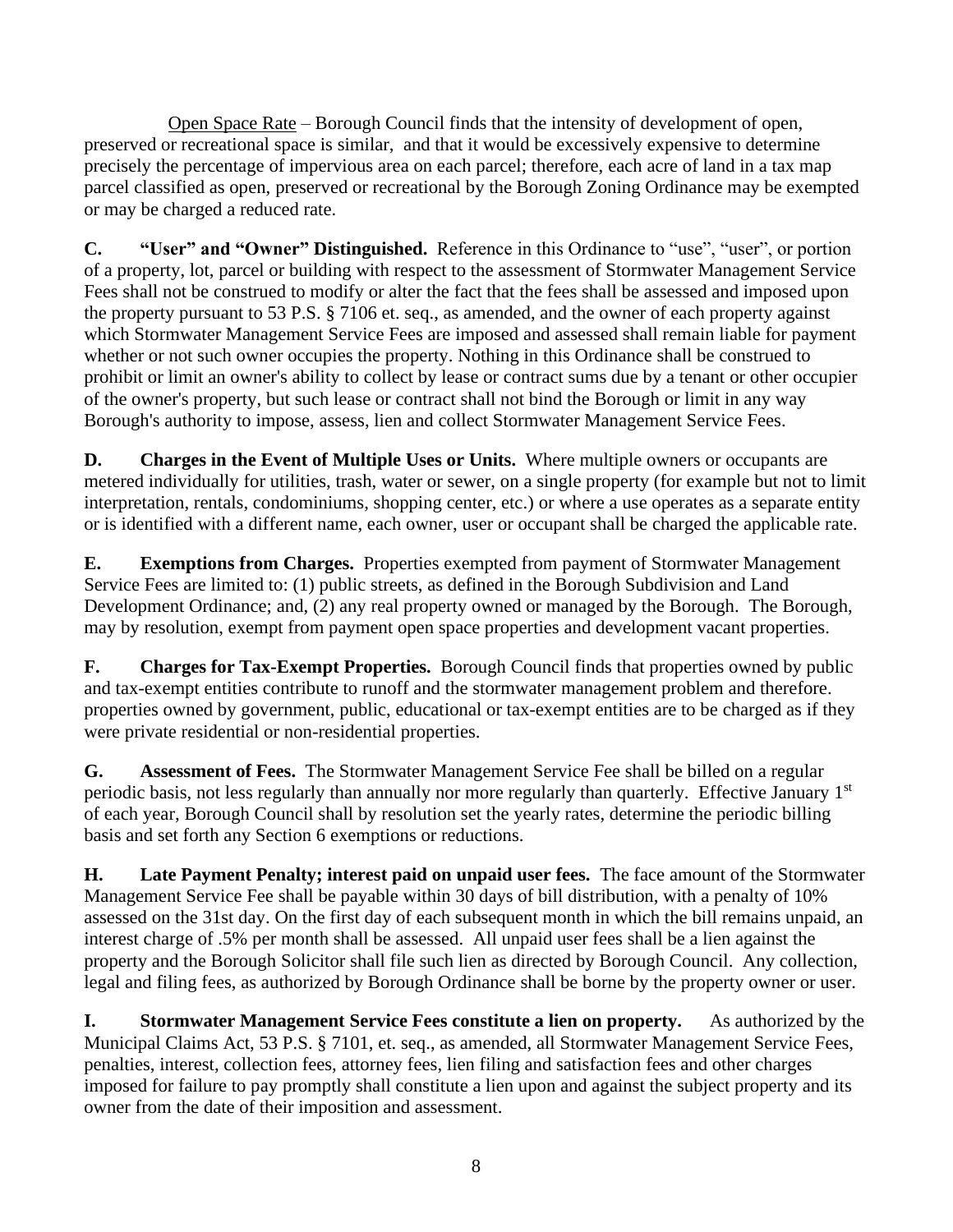#### **Section 7. Stormwater Fund**

All Stormwater Management Service Fees, and other stormwater related funds, such as interest or grant monies, shall be deposited in the Stormwater Management Fund of the Borough (SMF). This fund will be a fund, separate from all other Borough funds or accounts, dedicated to the operation, administration, maintenance, repair and improvement of the Stormwater Management System, and all related capital costs. Prioritization and selection of capital projects shall be established by separate resolution of Borough Council.

#### **Section 8. Credits for On-site Management**

At its discretion, Borough Council may develop and implement procedures where property owners can receive credit for on-site stormwater mitigation projects and/or practices. Such credit may consist of partial exemption from Stormwater Management Service Fees. Determination of the credit will depend in part on calculations made by the Borough, be based on the extent of runoff control, shall consider the degree of control of both the quantity and quality of stormwater when determining credits, shall require the owner to be responsible for all costs of operation and maintenance of the system and shall require the owner to provide access to the Borough for inspection of the system to determine if it is in compliance with design and maintenance standards.

#### **Section 9. Enforcement and Penalties**

**A. Enforcement.** In the event that any user or owner fails to pay the specified Fees, the Borough shall take the necessary legal steps to collect such Fees, including by placing a lien on the property.

#### **B. Penalties.**

Any person found to be in violations of the provisions of this Ordinance shall be subject to a fine of not more than Fifty Dollars (\$50.00) and such costs and fees imposed in the discretion of the court. Each day that a violation continues shall be a separate offense.

In addition, the Borough may institute injunctive, mandamus or other appropriate action or proceedings of law to correct violations of this Ordinance. Any court of competent jurisdiction shall have the right to issue temporary or permanent restraining orders, injunctions, or mandamus or other appropriate forms of relief.

#### **Section 10. Floods and Liability**

Floods from stormwater runoff may occur that exceed the capacity of the stormwater system. This Ordinance does not imply that properties subject to the specified Fees shall always be free from flooding or flood damage, or that all flood control projects to control runoff can be constructed costeffectively. Nothing whatsoever in this Ordinance shall deem the Borough, Borough Council, Borough staff, or Borough agents liable for any damages incurred in a flood or from adverse water quality. Nothing in this Ordinance purports to reduce the need or necessity for flood insurance.

## **Section 11. Sunset Provision**

This ordinance shall become null and void five (5) years after its enactment, unless specifically reauthorized by Borough Council by ordinance.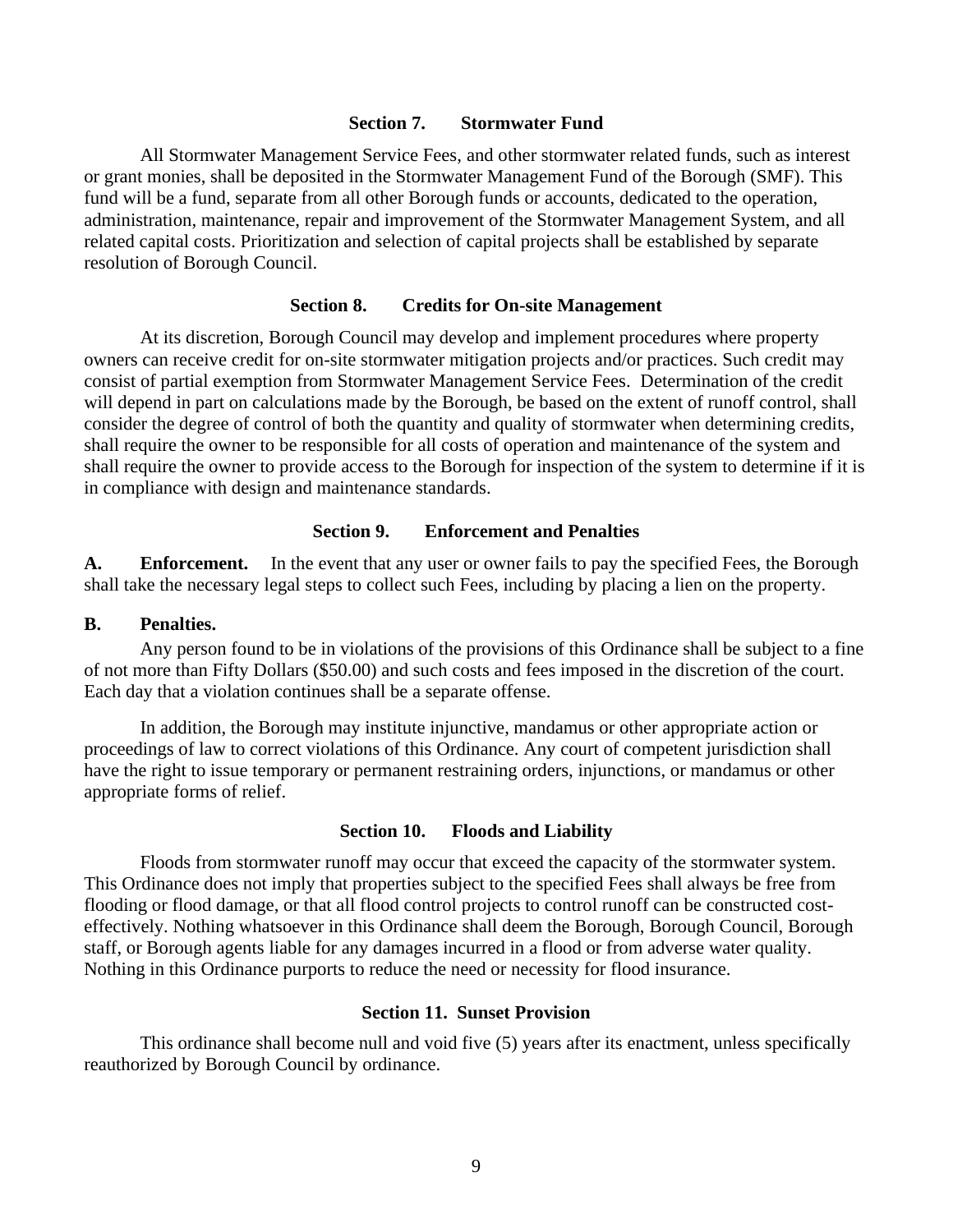**Severability** If any section, subsection, sentence, clause, phrase, or portion of this Ordinance is for any reason held invalid or unconstitutional by any court of competent jurisdiction, such portion shall be deemed a separate, distinct, and independent provision. Such holding shall not affect the validity of the remaining portions of this Ordinance, it being the intent of Borough Council that this ordinance shall stand on its own merit.

This Ordinance shall become effective in accordance with the provisions of the Borough Code of Pennsylvania.

ORDAINED AND ENACTED this 10<sup>th</sup> day of March, 2021.

LANGHORNE BOROUGH COUNCIL

Kari C. Thomas, President Christine Schoell, Secretary

Examined and Approved this 10<sup>th</sup> day of March, 2021.

Joseph P. Taylor, Mayor